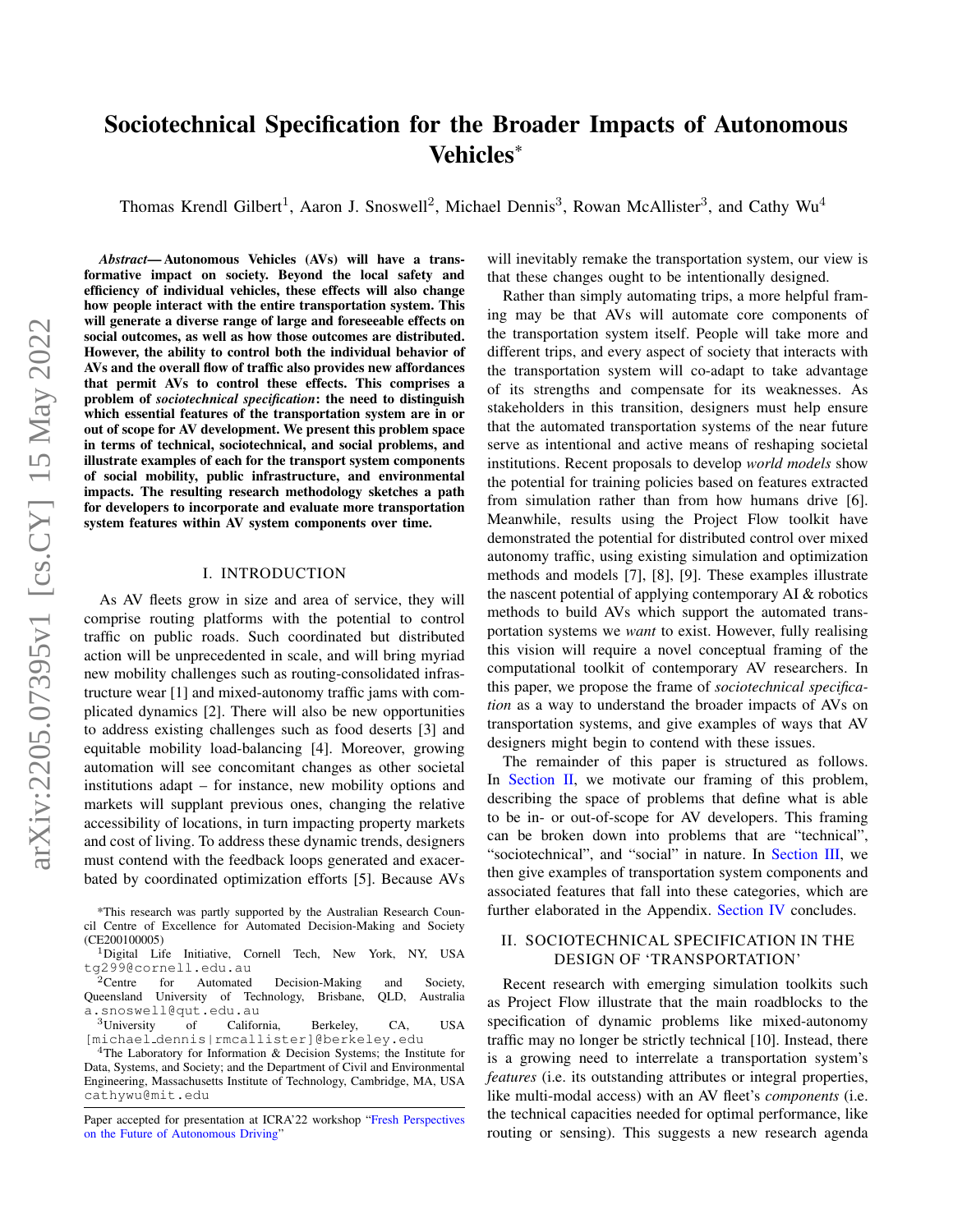concerned with redesigning key features of the transportation system, rather than replicating current systems' limitations.

We argue here that translating features of transportation systems into technical components constitutes a problem of *sociotechnical specification*: the need for designers to differentiate which features lie in or out of scope for AV development. We argue that many unresolved but tractable problems related to traffic dynamics naturally follow from this shift in frame. In particular, sociotechnical specification comprises three elements. First, a much greater variety of features may be placed 'in-scope' for AV development and performance optimization. This moves beyond local control, perception, and route planning and includes both infrastructural features of the transportation system and those of adjacent systems (for instance environmental, economic, or municipal). Second, AV design requires reflection about which of these features bear on a given AV component. Particular considerations about the planning horizon, vehicle sensors, route optimization, and consumer incentives must be formalized with reference to the intended purpose of the transportation system and the role of AVs within it. Third, more clear definitions of features will be needed for effective means of control over those that lack sufficient documentation by social scientists or law and public policy experts. In cases where features are objects of intervention by a given AV component, designers must identify criteria for their means of control from affected systems or those experts who oversee them.

This problem framing is sociotechnical because it recognizes the possibility of translating features across abstraction scales and societal systems into elements of AV design. As such, the three elements of sociotechnical specification outlined above suggest three corresponding problem stages:

- 1) *Technical problems* are in need of a "shovel": they are more or less defined already in the academic literature, data is available and sufficiently accurate, and metrics are clear and measurable. The problem can readily be translated into technical methodologies and analyzed/optimized. There may be remaining challenges, e.g. reward sparsity, multi-agent dynamics, nonstationarity, scalability, long horizons, etc., but they are technical in nature.
- 2) *Sociotechnical problems* are in need of elaboration: they have a partial technical specification, but some pieces are missing. Data may be unavailable, metrics may be unclear, models may be insufficiently accurate, etc. At this "stage", to refine the problem into one that can be rigorously analyzed, there needs to be some back-and-forth between technical and domain / social science researchers. This can serve to conduct "feature selection," in which facets of the problem can be prioritized according to technical limitations (e.g. data availability) and the domain question.
- 3) *Social problems* are in need of further definition: understanding the feature(s) themselves is the primary chal-

lenge, as indeterminacy must be resolved before any means of control can be evaluated. This is at the stage of defining metrics, possibly without tight consideration of technical tools and limitations. There is a need for more basic social investigation, including community consultation, guidance from regulatory agencies, or research by social scientists / domain experts, rather than AV researchers.

The modes, standards, and evaluation methods of transportation systems have developed over centuries. New modes of road, rail, aviation, aerospace, and maritime transport have added to the variety of means of travel. Beyond safety, transportation paths have accrued standards for throughput and environmental friendliness. In addition, the performance of particular transportation systems are now routinely evaluated for reliability, resilience, and support for higher quality of life rather than strict measures of efficiency [11].

As a major new transportation technology, AV fleets stand to redefine the component features of transportation systems, including the modes they comprise, the values at stake in their specification, and means of evaluation. In particular, AVs blur the distinction between infrastructural, vehicular, and intermodal features of the road environment. While local features are able to be better controlled, global features become more suited to observation and prediction. Likewise, route controllers can be implemented at the micro-level (e.g. four-way stops), meso-level (highway interchanges), or macro-level (city grids, interstate expressways), which will each require distinct value considerations.

In this paper we focus on three component features of a transportation system, each of which stand to be significantly transformed by AV fleet operations [Figure 1.](#page-2-0) These are: (1) social mobility, (2) public infrastructure, and (3) environmental impacts. In each setting, we give an example of a technical problem, including an example proxy metric, as well as outlining features that comprise sociotechnical and social problems. The identification and labelling of transport system components is itself a political activity, however we have chosen these components because they are most clearly representative of the reflection that underlies sociotechnical specification. The discussion that follows is intended illustrate this reflection and offer avenues for future refinement and elaboration. Our hope is that future research will build on these starting points, further developing sound mathematical metrics that can serve as to highlight and control for the salient broader impacts of AVs.

# <span id="page-1-0"></span>III. EXAMPLES OF TRANSPORTATION SYSTEM FEATURES AND COMPONENTS

## *A. Social Mobility*

*Technical problem – food deserts:* AVs will affect access to resources for individual well-being such as food, jobs, schools, and entertainment. As AV routing algorithms unevenly shape how easy it is to get from one location to another, they have the ability to connect —or further isolate— individuals from the resources they need to live a healthy and fulfilling life.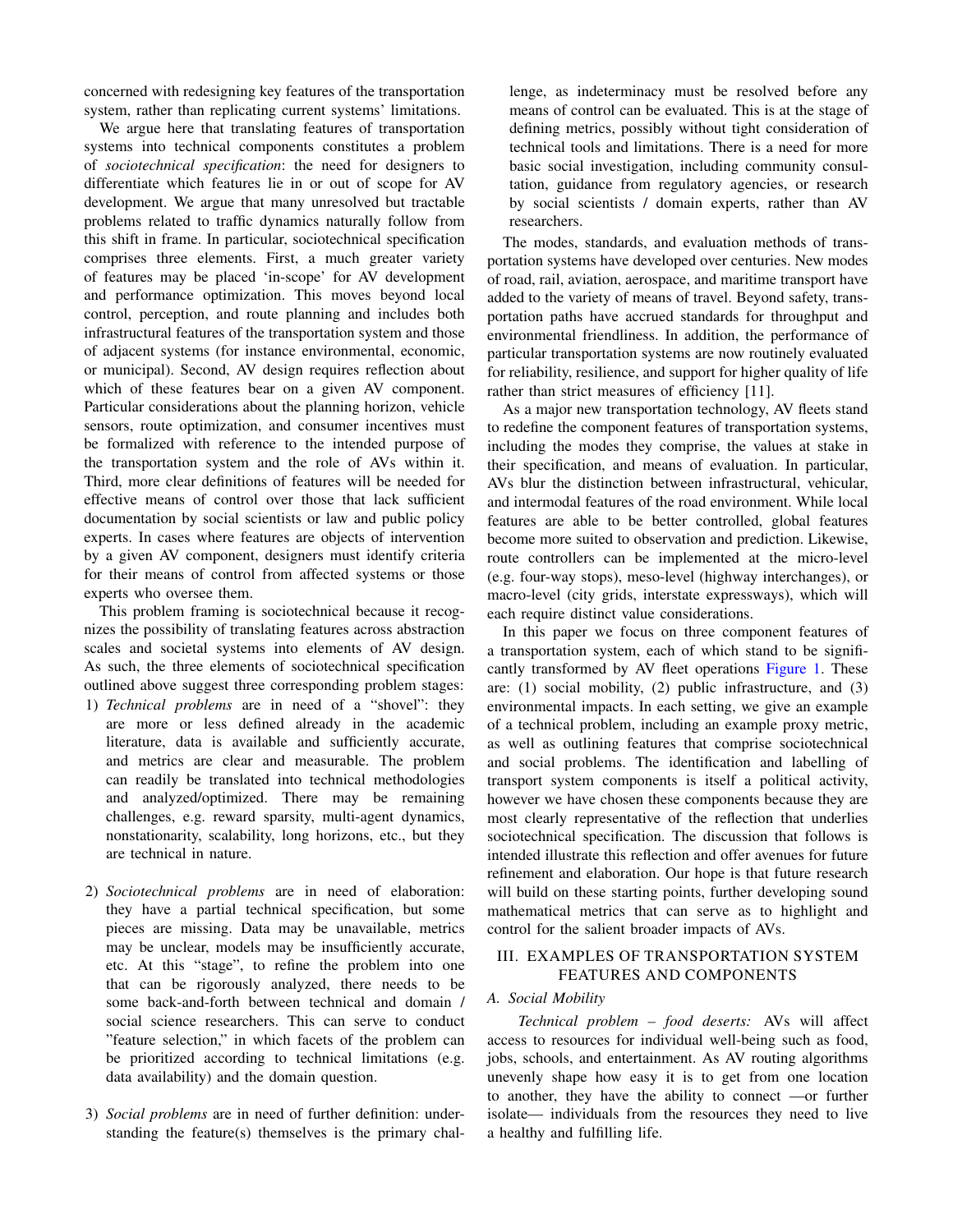

<span id="page-2-0"></span>Fig. 1. Transportation systems interact with numerous component features, some of which are illustrated here. In this article, we focus on (a) social mobility, (b) environmental impacts, and (c) public infrastructure (which are highlighted with  $\ast$ ).

An example of a concrete problem that can be measured with proxy metrics, we can consider the problem of food deserts [12]. Suppose we have some population living in housing geographically distributed according to  $H$ . There are 'good' food options distributed by  $\tilde{F}^G$  and bad food options distributed by  $\tilde{F}^B$ . For a routing or AV control algorithm A we define the time to go from a housing location h to a food option f as  $t^{(A)}(h, f)$  We can then construct a simplistic consumer choice model in which a consumer at housing location  $h$  will visit a high quality food option if  $\min_{(f^G, f^B)\in \tilde{F}^G\times \tilde{F}^B} \{t^{(A)}(h, f^G) - t^{(A)}(h, f^B)\} < k$ , for some positive constant  $k$ . In other words, the consumer will choose a high-quality food option if the added cost over the easiest low-quality food option is less than  $k$ . If we define  $C^{(A)}(h) = 1$  if a consumer at location h would choose the high quality option under algorithm  $A$  and 0 otherwise, we obtain a proxy metric for consumer population nutritional health:  $\eta^{(\tilde{A})}(\tilde{H}) \triangleq \mathbb{E}_{h \sim \tilde{H}}\left[C^{(A)}(h)\right]$ .

Note that this is a clearly simplified model for consumer choice, as well as the differential impact of foods on consumer health. Nevertheless, this simple example illustrates the fact that an AV designer could in theory begin investigating the impacts of algorithmic and modeling choices on this important societal issue today. The requisite data to inform this model (*i.e.* housing and food option distributions) could be readily procured, even if in approximate forms, and existing simulation tools could then be brought to bear to analyze how choices within the remit of the AV operator or designer mediate the issue of food deserts and consumer nutritional health.

*Sociotechnical problem – housing markets:* Over the long-term, AV services cannot take where people happen to live as a given. People will relocate, either buying new homes or renting temporary housing or otherwise changing their place of residence. Where people decide to live depends on a variety of considerations such as distance from work, location of family, childcare services, or personal lifestyle,

TABLE I

EXAMPLES OF TRANSPORTATION SYSTEM FEATURES AND COMPONENTS

|                                 | Technical   | Sociotechnical                               | Social                       |
|---------------------------------|-------------|----------------------------------------------|------------------------------|
| Social mobility                 |             | Food deserts Housing markets Quality of life |                              |
| Public infrastructure Road wear |             | Traffic laws                                 | Privatization<br>of<br>roads |
| Environmental<br>impacts        | Air quality | Induced demand Cobalt extraction             |                              |

however a common denominator is the transport system's capacity to accommodate regular use by local residents. Natural questions arise from this: what are the aggregate effects of AV service on the dynamics of the housing market? And how might designers ensure these effects are fair or equitable?

While this question cannot be easily reduced to an econometric model, it is also not entirely new. Much as cars facilitated the growth of urban sprawl and suburbanization [13], regular AV services will likely reshape both the features of neighborhoods and the calculus of how people make use of the mobility they permit. Even once public trust in AV safety performance is assured, these effects will depend heavily on their routing algorithms, which will determine how easy it is to get from place to place and will modify the value of time of being in transit.

The criteria for specifying the learning parameters of these algorithms are already active research topics in adjacent literatures such as Urban Studies and Financial Economics. However, various means of translating these topics into optimization criteria could support distinct design strategies for AV routing. One is to scale AV infrastructure with equityfocused initiatives so that deployment does not accidentally cause gentrification or urban decay in regions where service offerings are mismatched with local mobility needs [14]. There may well be cross-regional consequences of this strategy, as the urban sprawl we see now is not only a result of people moving to suburbs, but the housing supply adapting to that demand.

Because use of public transit, bicycles, and pedestrian mobility increase sharply in dense environments, AVs will require routing capacities that scale with various environmental and infrastructural measures of density. These include transitoriented employment and residential density, development scale, density gradient, population and employment centrality, population density gradient, density at median distance, density of development, percent of houses within one mile of an elementary school, percentage increase in residential density, gross and/or net residential density, building coverage ratio, average school size, and non-residential intensity.

*Social problem – Quality of Life:* The 'success' or 'failure' of AV adoption can be broadly understood in terms of change in overall quality of life – the standard of health, comfort, and happiness or flourishing that is induced for and experienced by a specific group of people. This concept, while elusive, can actually be evaluated indirectly by monitoring properties of transit and adjacent systems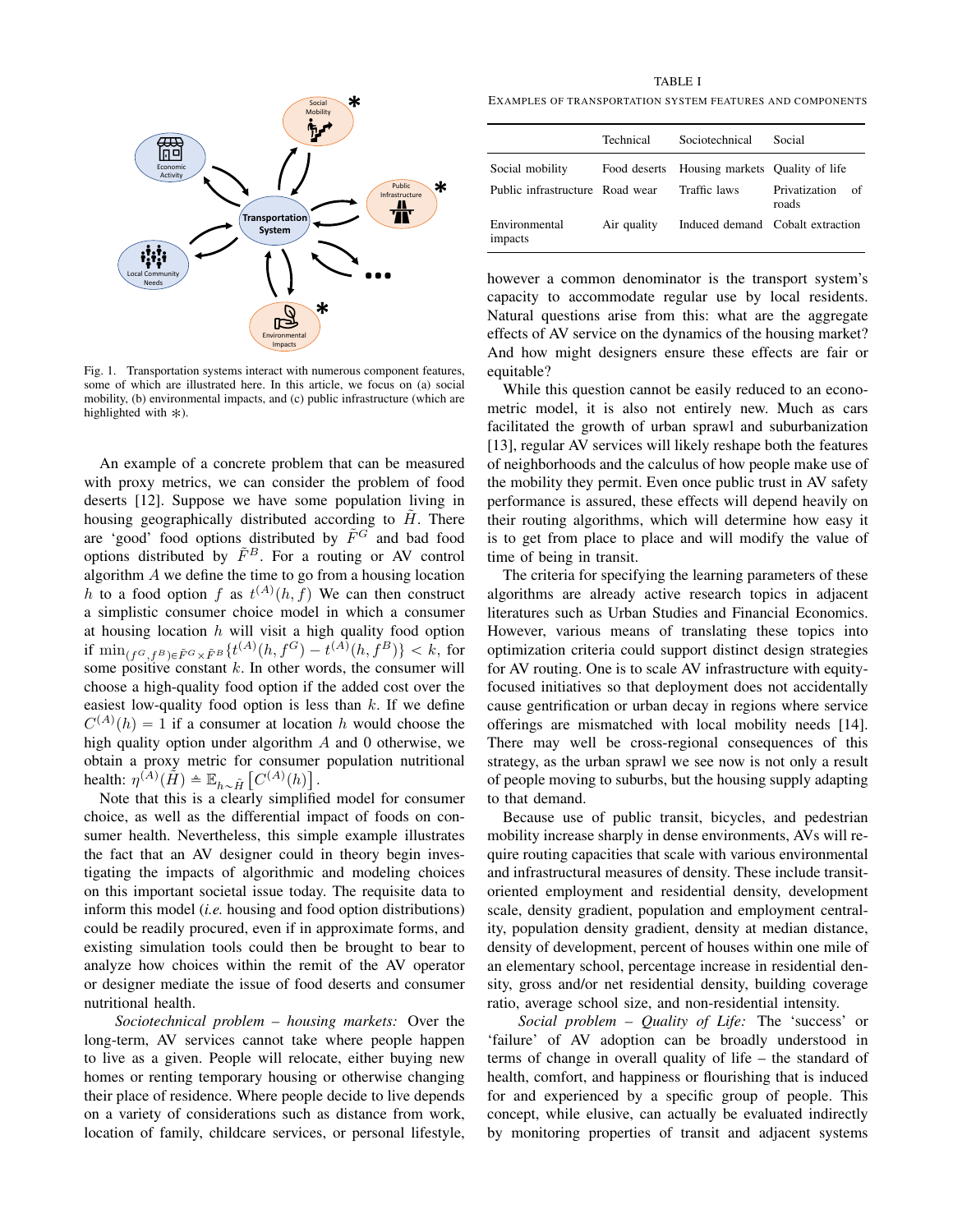that have yet to receive systematic study from an organized research field.

While there are many measures of quality of life available from the field of development economics, the unprecedented dynamics induced by AV deployment require a new approach. These dynamics often reflect deeper structural problems at the intersection of physical and economic mobility. For example, access to the city center remains a central concern of urban planning and transportation infrastructure [15], serving as a proxy for access to labor markets and low-income mobility [16]. Recent measurements of food deserts [12], commuter health exposure [17], and subjective appraisals of daily travel routes [18] indicate the difficulties of tracking unanticipated externalities of common travel patterns.

A barrier to effective models in this domain is the need to identify metrics that capture both individual day-to-day decisions and longitudinal traffic effects in ways that public agencies can evaluate as good or bad. Fortunately, there are many canonical metrics for road network usage that are also easy to communicate to the public, meaning that new models can be updated in response to stakeholder feedback. Another strategy is to integrate AV usage with first- and lastmile mobility considerations, both to improve service in lowdensity areas [19] and augment public transit connections so that the cost of switching between transportation modes is reduced for multi-modal road users [20]. Legacy metrics pertaining to destination accessibility should also prove useful. Finally, translating local community priorities into perception and routing modules can draw from canonical measures of diversity in infrastructure and environment. We suggest example metrics for these considerations in the Appendix.

### *B. Public Infrastructure*

*Technical problem – road wear:* During operation, AVs interact with the existing transit infrastructure, including the signage, lane markings, and roads themselves. Coordinated AV operations at scale could impact the deterioration of roadways. The distribution of road deterioration will effectively be controlled by AV operators and manufacturers through the macro-level centralization of AV routing and the micro-level duplication of control schemes. We illustrate here how a proxy metric can be constructed to capture and optimize against the first-order effects of AV operations on road deterioration.

Let  $S$  be the graph of road segments making up a given road network where AVs operate. We assume that each edge  $s \in S$  has an associated quality rating  $q(s)$  that quantifies the condition of the road along that road segment. To capture the effect of AV operations on road deterioration, a simple model could be that the quality of a segment is reduced by some small proportion  $\epsilon$  whenever it is traversed. If the quality of a segment reaches some lower bound, then it can no longer be traversed, and must be repaired (presumably, at cost to the tax-payer). For demonstration purposes, we could investigate the impact of having a routing algorithm account for a per-segment navigation cost proportional to the quality,

serving as a proxy metric for road deterioration due to AV ř operations:  $\kappa(j, r) \triangleq \sum_{s \in r} j \times q(s)$ , for a given route r and some positive constant  $j$ .

Even this simplistic approach can illustrate important behaviors. For instance, if a routing algorithm greedily minimizes the road wear navigation cost on a trip-by-trip basis, AVs will always opt to take the highest quality roadway at a given point in time, which will distribute, rather than concentrate road wear. This model could readily be extended to incorporate more sophisticated models of road deterioration, as well as to account for variations in wear based on the type and loading of the vehicle.

*Sociotechnical problem – traffic laws:* As traffic norms may evolve over time to favor optimal AV performance, organized lobbying may begin to pressure regulators to change traffic laws in ways that prioritize specific AV design considerations. While this may well make manufacturers' jobs easier, it would also comprise a major shift – AVs would be disrupting the wider purpose or structure of the transit system rather than simply automating select parts.

As a result, it is reasonable for methods to consider possible changes or updates to existing traffic laws as an approach to control the impacts of AVs. New regulations could support the addition of traffic lanes, pick-up/drop-off points, and zones where pedestrians have different rights. Each of these interventions would allow for coordination between people and AVs, and thus it serves as an important lever of control, alongside local control, routing, and controlling stop lights.

Criteria for these considerations may be drawn from the fields of Transportation Studies and Public Policy - and we give examples of some possibilities in the Appendix.

*Social problem – privatization of roads:* As longdistance platooning becomes more feasible, AVs will affect entire interstates and regions of countries in ways that transcend the jurisdiction of any single traffic authority. Among many other effects, there is a risk that long-distance roadways will effectively be privatized for use by corporate freight operations, as other human drivers will be disincentivized from sharing the road with scores of automated trucks. This outcome would be both unfair and unsustainable, as the costs of repairing roads would be outsourced ad hoc to a public that rarely uses them.

Designers can mitigate these risks by preparing AV modules for perception, localization, and routing that are sensitive to the public nature of roads. This means that they would be sensitive to features of roads that are broadly inclusive of multi-modal stakeholders, and also route through them in ways that are minimally disruptive of traffic flow. While these infrastructural features and modeling techniques remain works-in-progress, preparing for such a future will empower designers to integrate feedback from particular stakeholders as soon as mass AV platooning and routing is common.

With respect to routing, it is possible to measure and minimize loss in AV fuel efficiency or average time to destination from avoiding potholes, aiming to preserve the road without disrupting traffic. This is analogous to other settings where AV software compensates for hardware lim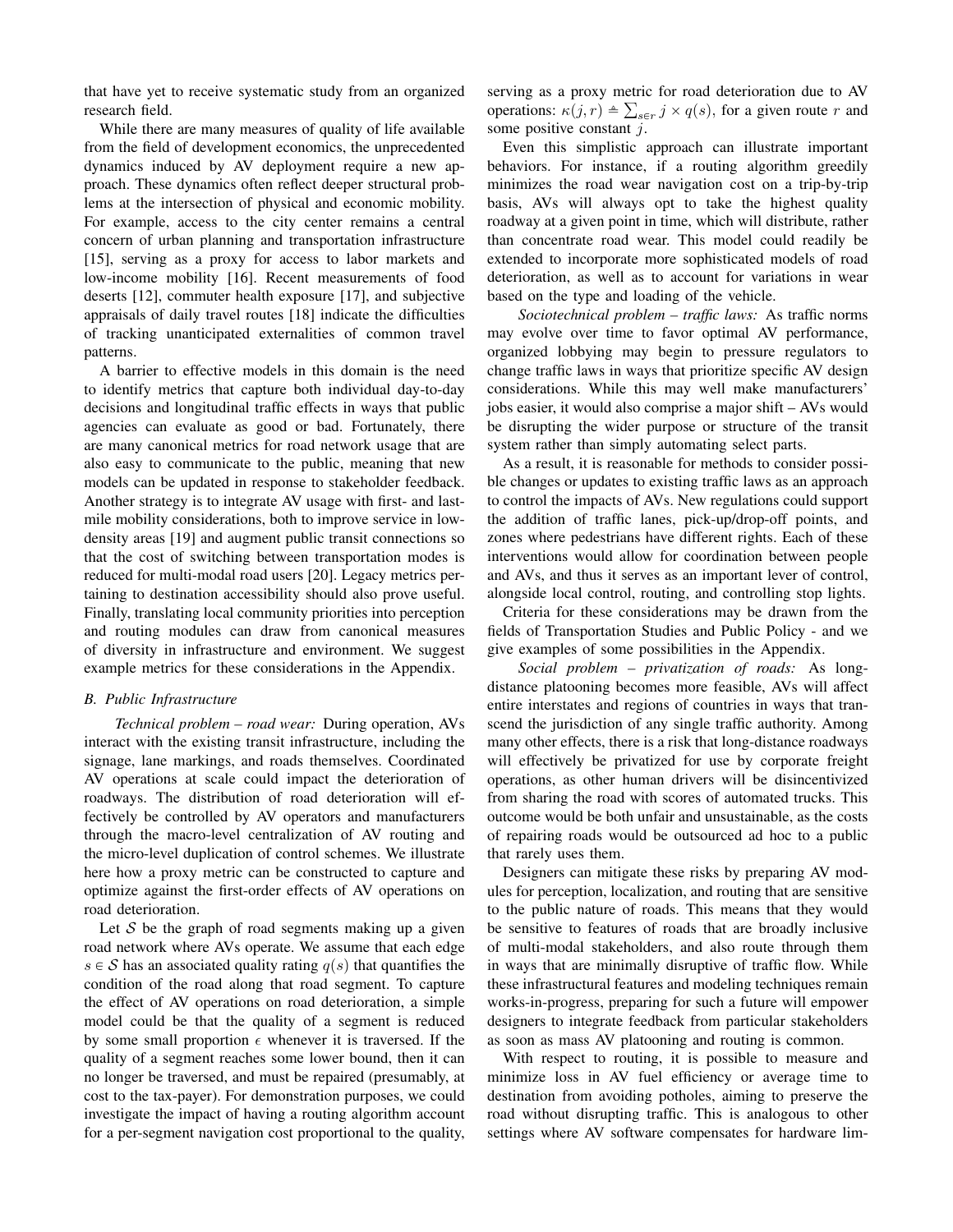itations, except here the road itself is also modeled as "hardware" rather than relegated to the external environment. This is quantified through reference to existing models for highway maintenance [21], priority damage assessment [22], and smart pavement evaluations [23]. This work could aid constraint satisfaction by including factors that corroborate existing public standards for road maintenance, rather than modeling vehicle motion in isolation.

Meanwhile, external changes to signage and lane markings could be modeled as controls on the large-scale effects of AVs. A natural implication of this would incorporate measures that reflect different design scales for multi-modal concerns on a spectrum of local *versus* global effects. On the former end of the scale, updating perception to conform to various point design measures will help AVs modify their speed and behavior in real time to conform to stakeholder expectations and priorities. For example, residential neighborhoods in the United States often accommodate special needs groups through distinct signage: warning signs about pet dogs and cats, "children at play", and protection for the disabled (*e.g.* audible walk signs). Additional examples may be found in the Appendix.

Each of these considerations, and other details of local customs which we have yet to consider, need to be incorporated into the local control procedure so that they can be customized to be contextually appropriate. For example, beyond vehicle features such as wheelchair access, AVs will need to incorporate routing adjustments so that time spent in these zoned areas is minimized. In particular, there is a need for regional design measures that are tailored to capture the completeness of regional transportation systems. Meanwhile, some communities require unique forms of road mobility, such as retirement facilities and golf courses that have their own specialized modes of transport and which have adopted special guidelines for golf carts interacting with normal traffic vehicles [24]. And on a wider scale, network-level effects should also be reflected in metrics for connectivity and route directness at the neighborhood level. Examples of all these features may be found in the Appendix.

#### *C. Environmental Impacts*

*Technical problem – air quality:* A growing problem in many urban cities is the contribution of transit-related pollution to the deterioration of air quality. Vehicles release various forms of pollution which are harmful to the residents of high traffic areas, and there has been a large body of research in quantifying both the amount and the health effects of pollution on local residents [25], [26], [27], [28], [29]. The effects of this pollution will depend on the type of vehicle, including the power source (gas / hybrid / electric, *etc*.), the density of traffic, weather conditions, the type of neighborhood being traversed, physical proximity of road users, and many other complexities.

As a simple model for these effects, we can estimate the spatial distribution of people present in a region of AV operations and assume a small penalty per second for every person, inversely proportional to the square of the distance of that person to the vehicle. Formally, if we have a spatial population of people  $p \sim P$  and v is the location of the AV, we can define a proxy metric for the impact of pollution as  $\pi(v, \tilde{P}) \triangleq \mathbb{E}_{p \sim \tilde{P}} \|\tilde{p} - v\|_2^{-2}.$ 

An AV that is trying to minimize this cost would be more likely to route around local communities towards less occupied areas, distributing pollution where it has fewer adverse effects. Additionally, even along a fixed route, AV designers could take advantage of the fine-grained control available to AVs, to optimize for pollution effects based on the characteristics of the population, the vehicle engine, and traffic conditions.

Population data to inform this model could be drawn from a number of sources such as county or council residential housing and zoning records, or approximated *e.g.* according to lot size data from open-source map databases. This simple model could be improved in a number of ways. For example, the distribution  $P$  could be extended to cover temporal fluctuations in population density, or better models of health effects could be incorporated.

*Sociotechnical problem – induced demand:* In the longer term, AVs will have uncertain effects on aggregate pollution arising from traffic. Impacts of the AV fleet itself could be modeled without incorporating considerations of vehicle type and traffic density. However, it is important to consider the effects of induced demand [30]. For example, simulated results show that widespread deployment of AVs could slash U.S. energy consumption by as much as 40% due to improved driving efficiency; alternatively, it could double U.S. energy consumption due to increased availability of cheap transport options [31].

Even these results do not incorporate differences in road conditions, models of vehicle, fluctuations in demand, traffic conditions, or interactions between routing vehicles. Still, this work lends support to carbon-pricing or surge pricing policies as AVs are more widely adopted. Extending this to incorporate more work on quantifying  $CO<sub>2</sub>$  emissions [29], [32], [33] and induced demand [34], [35] are clear future research directions. As such, efforts to inquire into and model AV-induced transit demand comprises an emerging subfield at the intersection of Environmental Engineering, Behavioral Economics, and Traffic Modeling.

To further illustrate this problem, we can consider the various pollution effects beyond individual car exhaust or aggregate  $CO<sub>2</sub>$  emissions induced by AVs. These range from noise pollution [36] to the wider ecological, fiscal, and social factors associated with AVs' environmental sustainability. Ecological metrics have been well documented in the literature. Changes to them will likely generate effects on fiscal metrics related to activity level. And changes to fiscal metrics, in turn, may have community-level social impacts whose measurement is vital but somewhat more speculative for activity level and modal share. Examples of all three metric types may be found in the Appendix.

Incorporating these factors would have several modeling benefits. It would provide stronger estimates for demand that would help align emissions control with wider societal aims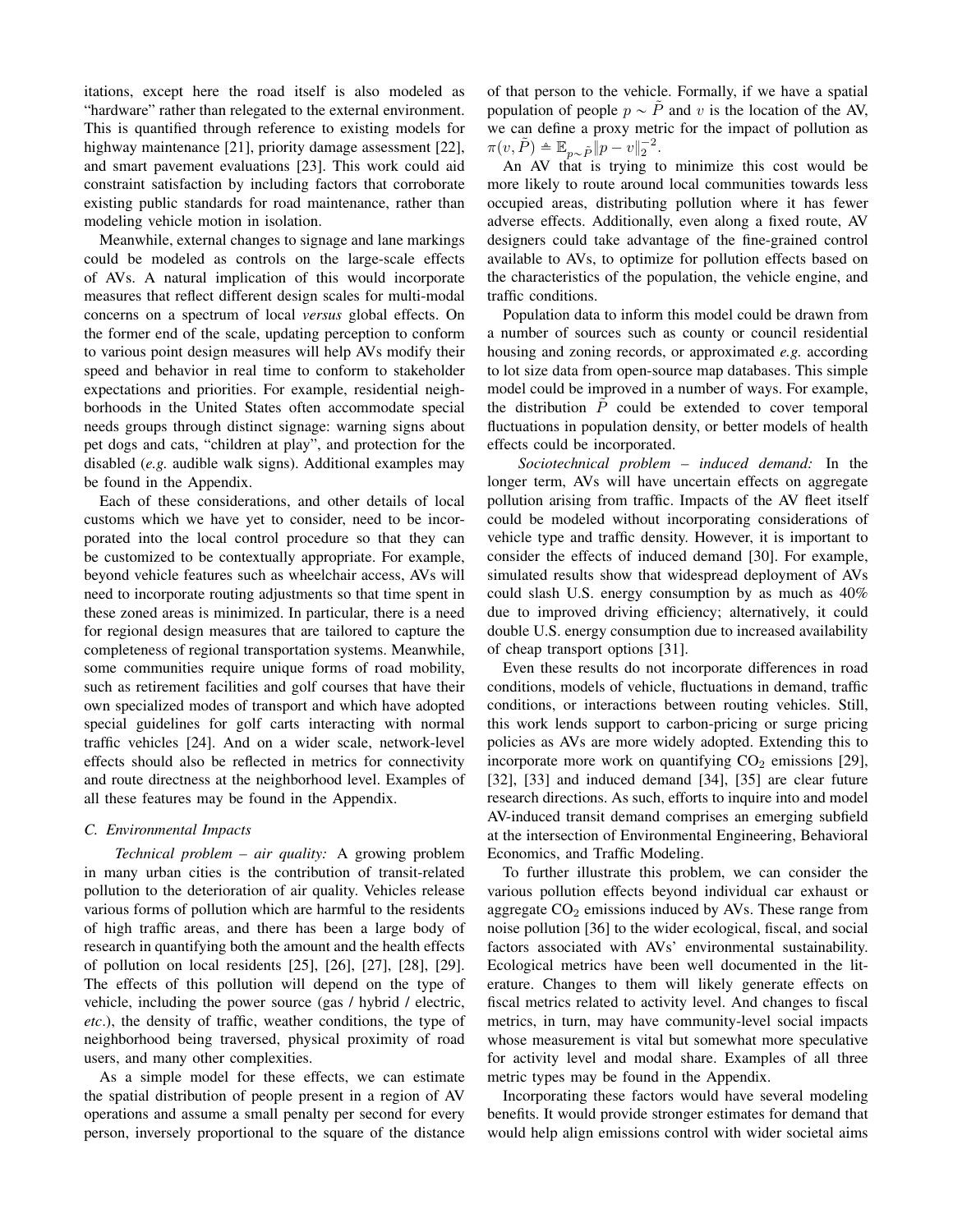for equitable road access. It would also help integrate AV policy development with ongoing research on updates to pavement materials and construction practices of tollways [37], leading to possible new improvements in sustainability. And it could leverage vehicle-level data collection to control for the granular spatial and temporal features of air pollution that have recently been measured at unprecedented micro scales [38], [39], ensuring the benefits of emissions reduction are both locally and globally equitable. The deployment of AVs at distinct scales of road infrastructure (urban core, commuter routes, interstate highways) could also aid in the evaluation of alternative measurement approaches that tradeoff precision against efficiency, an open research question in environmental engineering [40].

*Social problem – cobalt extraction:* Like all modes of transit, AV fleets will comprise the finished endpoint of a much larger supply chain. And like all electric cars, AVs will depend heavily on the extraction of rare earth minerals from seafloor deposits and regions of the developing world. For example, worldwide demand for cobalt has skyrocketed due to its importance in batteries of electric cars, with countries such as the Democratic Republic of Congo becoming targets of major international investment [41]. Beyond greenhouse gas emissions, AV fleets will bring the geopolitics of mineral markets into scope for development – analogous to how 21st century trends in offshore production and increasing consumer awareness have forced consumer-facing businesses to audit their own supply chains for environmental, sustainability, and human rights concerns.

The extraction of rare earth metals requires consideration of long-term economic development, national security, and human rights. For example, investigations have revealed that child labor is commonly used in cobalt extraction, which often involves digging for the mineral by hand [42]. This cobalt is often refined and prepared for manufacture by foreign companies and then used to power smartphones designed and sold by tech companies in Western postindustrial countries. However, no U.S. laws attempt to verify the prevention of human rights abuses in cobalt's extraction [43]. And electric vehicle batteries typically include hundreds of times the amount of cobalt as a laptop [44].

The ethical problems with scaling AV fleets that rely on these supply chains are stark, and engineers must prioritize the experimental design of AVs based on alternative minerals whose extraction and use do not support inhumane work practices [45]. Where use of such minerals is inevitable, AV manufacturers will need to evaluate how growth of a given platform could leave its supply chain dependent on these practices, and how this dependency might otherwise be mitigated over time.

Beyond ethics, there are other reasons why reliance on the extraction of rare earth metals should be avoided. For one, it exposes AV services to geopolitical forces beyond the control of their parent firm. For example, local corruption among government officials or labor groups could result in supply disruptions that make it prohibitive to grow or sustain the AV fleet without drastically raising costs [46]. Other

geopolitical actors enmeshed in a military conflict with the country of extraction could interfere with supply lines or plunder mineral resources for themselves.

In a broader sense, these supply chains introduce uncertainties and structural risks that make long-term forecasting of AV development impossible. Because sources of extraction lack the transparency and documentation of laborprotected working conditions, it is difficult to evaluate exactly where and how much mineral material will be extracted over time [47]. Consider also the prospect of international sanctions against certain forms of mineral extraction, or consumer boycotts of tech services for their reliance on them [48]. International watchdogs and human rights groups may expose work practices so reprehensible that AV companies could be exposed to liability for human rights abuses or international condemnation.

These considerations point to an uncomfortable truth: no matter how safe and efficient and consumer-friendly AVs may become, their production remains dependent on the contradictions, ambiguities, and political traps of 21st century capitalism. AV development must remain sensitive to these supply chain issues as their deployment continues.

#### IV. CONCLUSION

<span id="page-5-0"></span>Sociotechnical specification remains a looming challenge for AV fleet performance. While the short-term priority is building AVs that successfully conform to the existing rules of the road, over the long term AVs are more and more likely to set the pace of traffic in their own right. Moreover, as AVs become widely deployed, their effects and impact on public infrastructure may be unequal even as their terms are hard to specify. Nevertheless, sustained attention to technical problems (including proxy metrics), sociotechnical problems (including adjacent literatures), and social problems (including outstanding research questions) will prepare designers to incorporate stakeholder needs and requests as they arise over time.

#### ACKNOWLEDGMENT

Icons in [Figure 1](#page-2-0) are CC:BY licensed from NounProject.com: *Highway* by Georgiana Ionescu, *Crowd* by Adrien Coquet, *Environment* by Shmidt Sergey, *Shop* by revo250, and *Improvement* by Cuputo.

# APPENDIX A

Sociotechnical specification is directly relevant to outstanding research topics in autonomous driving design. This appendix highlights analogous problem spaces and corresponding tools, datasets, and evaluation methods already established in interdisciplinary literatures. Some of these standards may be directly applicable to existing techniques, while others may require iteration or refinement. We place them here as outstanding examples of technical work that could be immediately undertaken by AV designers.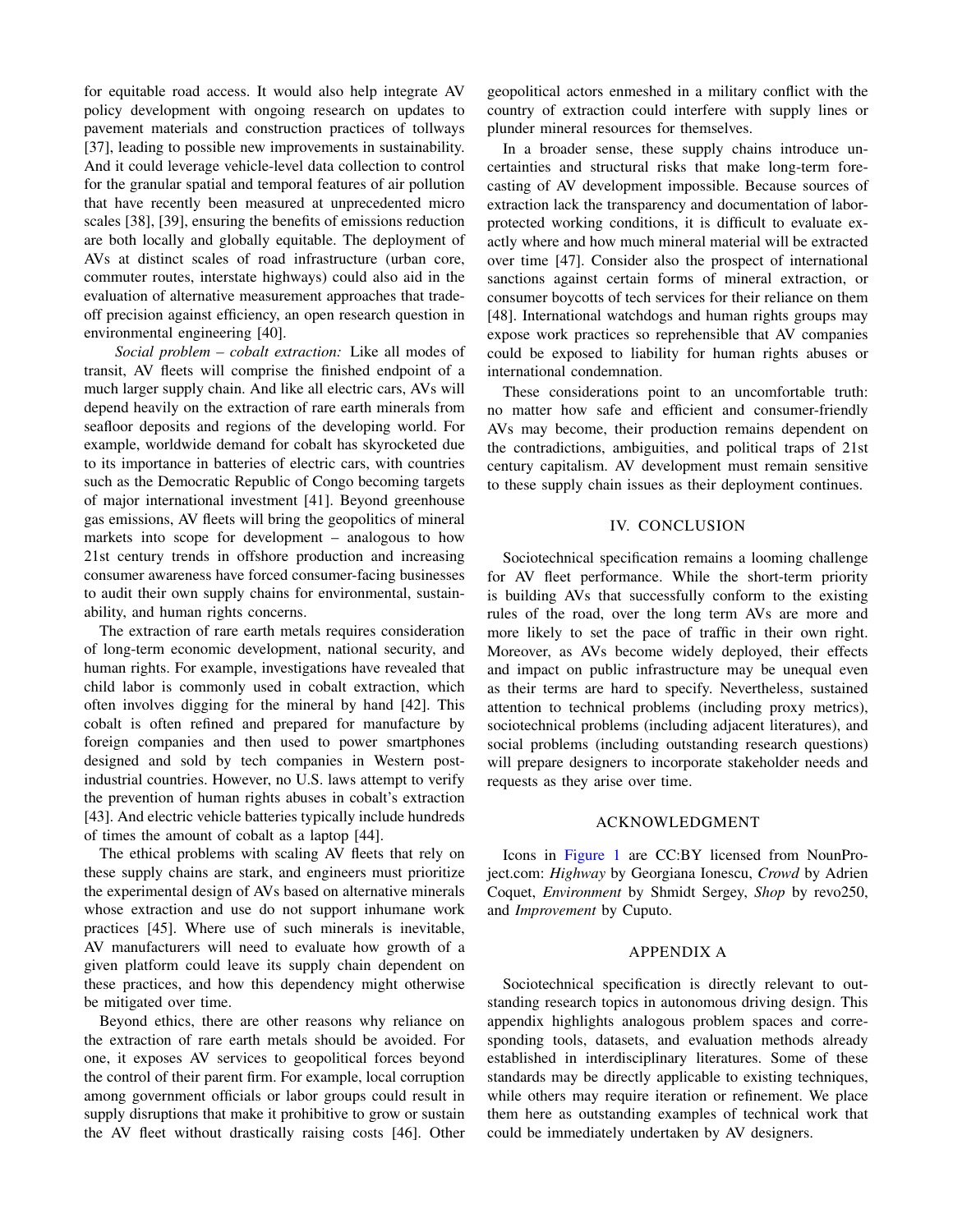*A. Approaches that account for interactions between traditional subcomponents (localization, perception, planning, routing)*

' New traffic laws: While AV designers are immediately concerned with optimizing AV performance rather than deciding what "good" performance necessarily means, it would be reasonable for methods to consider possible changes or updates to existing traffic laws as an approach to control the impacts of AVs. For instance, new regulations could support the addition of traffic lanes, pick-up/drop-off points, and zones where pedestrians have different rights. Each of these interventions would allow for coordination between people and AVs, and as such it would serve as an important interface between means of local control, routing, and coordination with external road infrastructure (e.g. controlling stop lights). Attention to such interfaces is likely going to be a key nexus of regulatory attention in the coming decades. One source of inspiration is analytical tools from the Highway Safety Manual (HSM) [49], which could be applied to a wider range of urban settings beyond highways. While focused on mitigating crash frequency, the Highway Safety Manual aims to coordinate safety and economic concerns in a way that well-approximates the human factors interpretation of safety as a problem of limited attention and human capabilities [50]. The HSM could help update current AV simulation work to prepare it for future traffic laws by embedding system planning within engineering, construction, and maintenance as part of an integrated development process. This perspective would prepare AV designers for federal and state regulatory environments once they have moved past proprietary standards for simulation and control.

# *B. The collection, curation, and sampling of datasets for end-to-end or learned decision making approaches*

' Transit systems engineering: The HSM discussed above also pinpoints three neglected sources of data (site characteristics data, traffic volume data, crash data) and incorporates them as part of safety prediction. This would help AV designers move beyond "cookbook engineering" when setting up simulation parameters, and instead incorporate the basic concepts of systems engineering (functions, requirements, and context) that will ensure simulations accommodate the multiple interfaces necessary for fair and inclusive urban AV navigation.

# *C. Methods for validating / evaluating the performance of end-to-end / learned approaches in simulation*

• Highway capacity: A major stumbling-block for the use of traffic efficiency models is the need for more sophisticated travel time metrics for highly-localized neighborhoods, urban sub-regions, and particular corridors. One path forward is to incorporate Highway Capacity Software in support of the highway capacity manual [51]. This will help permit a choice of advanced modeling tools in the context of stakeholder interests

and targeted focus groups [52]. It also makes possible particular auto-oriented metrics of demand and system utilization.

' Tolling: There will be a need for entirely new traffic regulations, as the maturation of AV optimization interacts with legacy forms of traffic control. Designers will therefore need tools and methods to accommodate this likelihood. A good source of inspiration is the work on standards, metrics, and simulation parameters by the International Bridge, Tunnel and Turnpike Association (IBTTA). IBTTA has supported and made possible studies of the impacts of innovative technologies on highway operators [53], as well as the impact of publicprivate partnerships on financing road infrastructure in developing economies [54]. IBTTA has also developed specialized tools for modeling various tolling environments. For example, the IBTTA Tollminer is a visualization tool that includes maps of toll facilities, a list of managed lane projects in operation nationwide, an optimizable user interface, and annual data on public and private toll revenues, among other features. While it is geared towards modeling and comparing the relative effects of high-occupancy vehicle lanes and toll lanes [55], this work could be readily translated to test new simulation parameters for AVs that incorporate speculative regulations for equitable mobility access.

# APPENDIX B

[Table II](#page-7-0) shows lists a number of other tractable metrics that may be relevant for quantifying the impacts of Autonomous Vehicles on Transit Systems.

#### **REFERENCES**

- [1] R. B. Collier, V. B. Dubal, and C. L. Carter, "Disrupting regulation, regulating disruption: The politics of uber in the united states," *Perspectives on Politics*, vol. 16, no. 4, pp. 919–937, 2018.
- [2] C. Wu, A. Kreidieh, E. Vinitsky, and A. M. Bayen, "Emergent behaviors in mixed-autonomy traffic," in *Conference on Robot Learning*, 2017, pp. 398–407.
- [3] R. E. Walker, C. R. Keane, and J. G. Burke, "Disparities and access to healthy food in the united states: A review of food deserts literature," *Health & place*, vol. 16, no. 5, pp. 876–884, 2010.
- [4] J. Kleinberg, Y. Rabani, and É. Tardos, "Fairness in routing and load balancing," in *40th Annual Symposium on Foundations of Computer Science (Cat. No. 99CB37039)*. IEEE, 1999, pp. 568–578.
- [5] T. K. Gilbert, S. Dean, T. Zick, and N. Lambert, "Choices, risks, and reward reports: Charting public policy for reinforcement learning systems," *arXiv preprint arXiv:2202.05716*, 2022.
- [6] D. Ha and J. Schmidhuber, "World models," *arXiv preprint arXiv:1803.10122*, 2018.
- [7] C. Wu, A. Kreidieh, K. Parvate, E. Vinitsky, and A. M. Bayen, "Flow: Architecture and benchmarking for reinforcement learning in traffic control," *arXiv preprint arXiv:1710.05465*, p. 10, 2017.
- [8] C. Wu, A. M. Bayen, and A. Mehta, "Stabilizing traffic with autonomous vehicles," in *2018 IEEE International Conference on Robotics and Automation (ICRA)*. IEEE, 2018, pp. 1–7.
- [9] C. Wu, A. R. Kreidieh, K. Parvate, E. Vinitsky, and A. M. Bayen, "Flow: A modular learning framework for mixed autonomy traffic," *IEEE Transactions on Robotics*, 2021.
- [10] D. A. Abbink, P. Hao, J. Laval, S. Shalev-Shwartz, C. Wu, T. Yang, S. Hamdar, D. Chen, Y. Xie, X. Li *et al.*, "Artificial intelligence for automated vehicle control and traffic operations: Challenges and opportunities," in *Automated Vehicles Symposium*. Springer, 2020, pp. 60–72.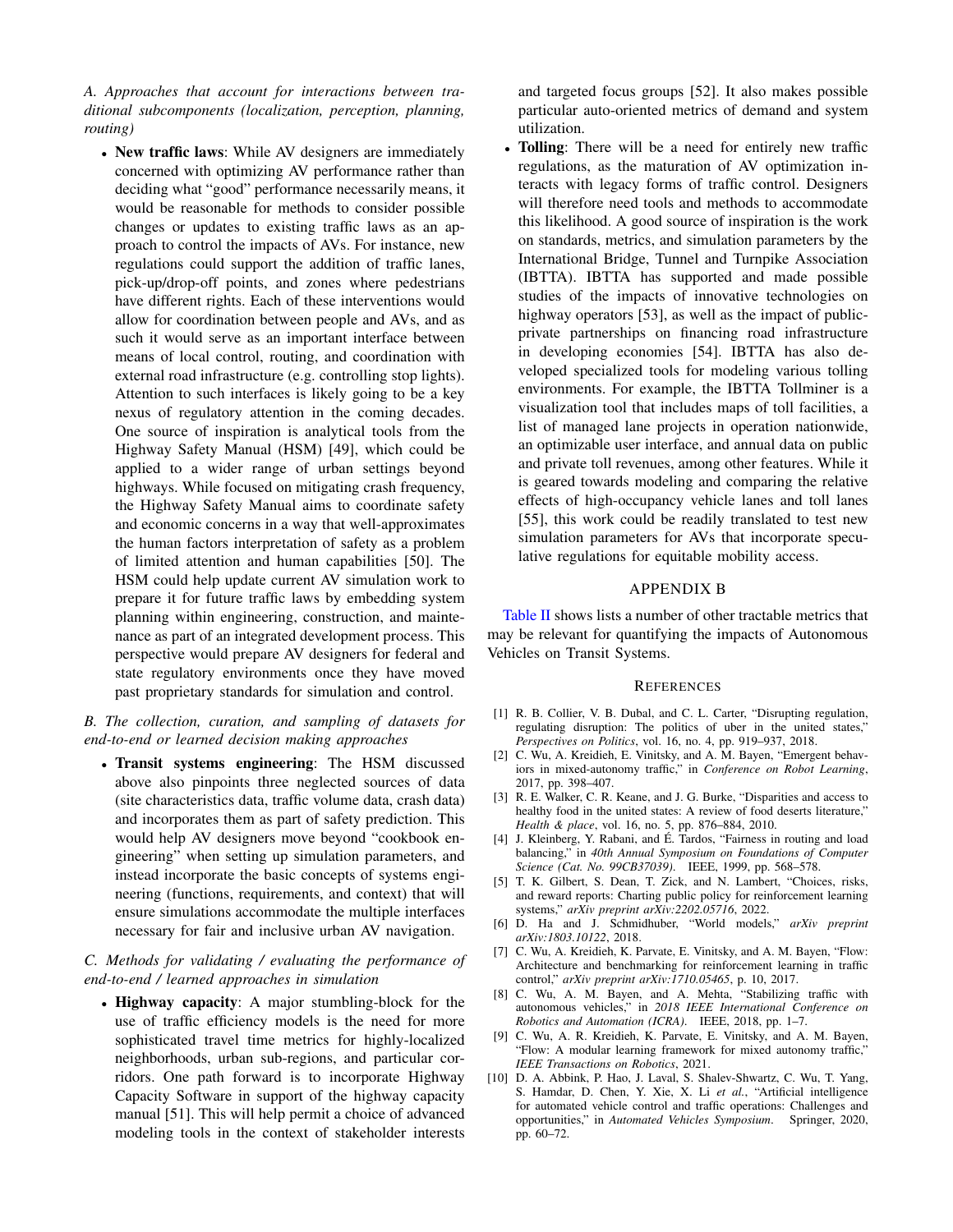# TABLE II

<span id="page-7-0"></span>TRACTABLE FEATURE TYPES AND EXAMPLE METRICS THAT INTERACT WITH THE TRANSPORTATION SYSTEM. TERMS ARE TAKEN FROM [56] UNLESS OTHERWISE NOTED.

| Public Infrastructure                                                                                                                                                                                                                                                                                                                                                                                                                                                                                                                                                                                                                                                                                                                                                                                                                                                                                                                                                                                                                                                                                                                                                                                                                                                                                                                                                                                                                            | Social Mobility                                                                                                                                                                                                                                                                                                                                                                                                                                                                                                                                                                                                                                                                                                                                                                                                                                                                                                                                                                                                                                                                                                                                                                                                                                                                                                                   | <b>Environment Impacts</b>                                                                                                                                                                                                                                                                                                                                                                                                                                                                                                                                                                                                                                                                                                                                                                                                                                                                                                                                                                                                                                                                                                                                                          |
|--------------------------------------------------------------------------------------------------------------------------------------------------------------------------------------------------------------------------------------------------------------------------------------------------------------------------------------------------------------------------------------------------------------------------------------------------------------------------------------------------------------------------------------------------------------------------------------------------------------------------------------------------------------------------------------------------------------------------------------------------------------------------------------------------------------------------------------------------------------------------------------------------------------------------------------------------------------------------------------------------------------------------------------------------------------------------------------------------------------------------------------------------------------------------------------------------------------------------------------------------------------------------------------------------------------------------------------------------------------------------------------------------------------------------------------------------|-----------------------------------------------------------------------------------------------------------------------------------------------------------------------------------------------------------------------------------------------------------------------------------------------------------------------------------------------------------------------------------------------------------------------------------------------------------------------------------------------------------------------------------------------------------------------------------------------------------------------------------------------------------------------------------------------------------------------------------------------------------------------------------------------------------------------------------------------------------------------------------------------------------------------------------------------------------------------------------------------------------------------------------------------------------------------------------------------------------------------------------------------------------------------------------------------------------------------------------------------------------------------------------------------------------------------------------|-------------------------------------------------------------------------------------------------------------------------------------------------------------------------------------------------------------------------------------------------------------------------------------------------------------------------------------------------------------------------------------------------------------------------------------------------------------------------------------------------------------------------------------------------------------------------------------------------------------------------------------------------------------------------------------------------------------------------------------------------------------------------------------------------------------------------------------------------------------------------------------------------------------------------------------------------------------------------------------------------------------------------------------------------------------------------------------------------------------------------------------------------------------------------------------|
|                                                                                                                                                                                                                                                                                                                                                                                                                                                                                                                                                                                                                                                                                                                                                                                                                                                                                                                                                                                                                                                                                                                                                                                                                                                                                                                                                                                                                                                  |                                                                                                                                                                                                                                                                                                                                                                                                                                                                                                                                                                                                                                                                                                                                                                                                                                                                                                                                                                                                                                                                                                                                                                                                                                                                                                                                   |                                                                                                                                                                                                                                                                                                                                                                                                                                                                                                                                                                                                                                                                                                                                                                                                                                                                                                                                                                                                                                                                                                                                                                                     |
| Privatization of roads<br>• Vehicle perception of signage<br>- wayfinding information<br>- sidewalk quality/width/shade<br>- treelined/shaded streets<br>- walkable streets<br>- systematic pedestrian and cycling envi-<br>ronmental scan instrument<br>- commercial onsite amenities to support<br>alternative modes<br>- availability of on-site bicycle amenities<br>pedestrian scaled lighting<br>$\qquad \qquad -$<br>- ratio of street width to building height<br>parking screening<br>- bus pass program utilization<br>- parking shading<br>• Regional transit system components<br>- on-vehicle bicycle-carrying facilities<br>parkand-rides with express service<br>- parking spaces designated for carpools<br>or vanpools<br>- transit passes<br>- traffic cells<br>- percent miles bicycle and/or pedestrian<br>accommodations<br>of<br>fixed-transit<br>- miles<br>express<br>route/dedicated bus lanes<br>- road density<br>- lane miles per capita<br>- percent of network that is "effective"<br>- roadway network balance<br>• Local route connectivity<br>- square feet of pathways/sidewalks<br>- crosswalk spacing<br>- number of safe crossings per mile<br>- bicycle parking at stops and stations<br>- parking footprint<br>- block length<br>- parking location<br>- bicycle path condition<br>- pedestrian/bicycle route directness<br>- land use buffers<br>- walking environment<br>- bicycle maintenance stations | Quality of Life<br>• Road network usage<br>- vehicle occupancy by land use<br>- district-wide<br>Level<br>of<br>Service<br>(LOS)/Quality of Service (QOS)<br>- local traffic diversion<br>- percent of system heavily congested<br>$-$ v/C ratio<br>- vehicle density<br>- demand/capacity ratio<br>- Maximum Service Volume<br>- Peak Hour LOS<br>- Percent of Capacity Consumed<br>• Last mile<br>- average trip length per traveler<br>- delay per traveler<br>- door to door travel time<br>- HCM-based bicycle LOS<br>- proportion of total person miles traveled<br>(PMT) for nonsingle occupancy vehicles<br>(SOVs)<br>• Land use optimization<br>- residence proximity<br>- employment proximity<br>- work accessibility<br>- number of key destinations accessible via a<br>connected pedestrian system<br>- industrial/warehouse proximity<br>- transit convenience/stop accessibility<br>geographic service coverage<br>- population service coverage<br>- percent in proximity<br>- transit accessibility<br>Transit mode optimization<br>- bike/pedestrian accessibility<br>- destination accessibility<br>- residential accessibility<br>- average walking distance between land use<br>pairs<br>- spacing between village centers<br>- multiple route choices<br>• Environmental diversity<br>- Smart Growth Index | Induced demand<br>• Ecological metrics<br>- attainment of ambient air quality<br>standards<br>- daily CO2 emissions<br>- daily NOx/CO/Volative organic<br>compound (VOC) emissions<br>- noise pollution<br>- impact on wildlife habitat<br>- water runoff<br>• Fiscal costs<br>- additional fuel tax<br>- transportation utility fee (TUF)<br>- vehicle miles traveled (VMT)-<br>based impact fee<br>- consumption-based mobility fee<br>- improvements-based mobility fee<br>- cost recovery from alternate<br>sources<br>- variable fees based on LOS<br>- benefit cost ratio<br>- parking pricing<br>- capita funding for bike/pedestrians<br>• Community-level impacts<br>- distribution of benefit by income<br>group<br>- transportation affordability<br>- equitable distribution of accessibil-<br>ity<br>$-$ commute cost<br>- transit values<br>- fee charged for employee parking<br>spaces<br>- travel<br>demand<br>management<br>(TDM) effectiveness based on<br>TRIMMS model<br>- travel costs by income group<br>and/or race<br>- VMT by income group and/or race<br>- mode share by income group<br>and/or race<br>- walk to transit by income group<br>and/or race |
| - bicycle/pedestrian connectivity                                                                                                                                                                                                                                                                                                                                                                                                                                                                                                                                                                                                                                                                                                                                                                                                                                                                                                                                                                                                                                                                                                                                                                                                                                                                                                                                                                                                                | - significant land uses                                                                                                                                                                                                                                                                                                                                                                                                                                                                                                                                                                                                                                                                                                                                                                                                                                                                                                                                                                                                                                                                                                                                                                                                                                                                                                           |                                                                                                                                                                                                                                                                                                                                                                                                                                                                                                                                                                                                                                                                                                                                                                                                                                                                                                                                                                                                                                                                                                                                                                                     |

- connectivity indexes [57]
- project adjacency to existing network
- connected and open community
- connected sidewalks/paths
- connected streets
- cross access
- land use separation
- Index (TELUMI) model
- 
- nearby neighborhood assets
	-
- land use within village center
- land use within transit supportive area
- jobs/housing balance
- land use ratios
- land use balance
- variation of agriculture of green fields
- land consumption
- core land use
- 
- Transportation-Efficient Land Use Mapping
- minimum thresholds of land use intensity
- 
- distinct indexes for sprawl [58], [59]
	-
- - -
-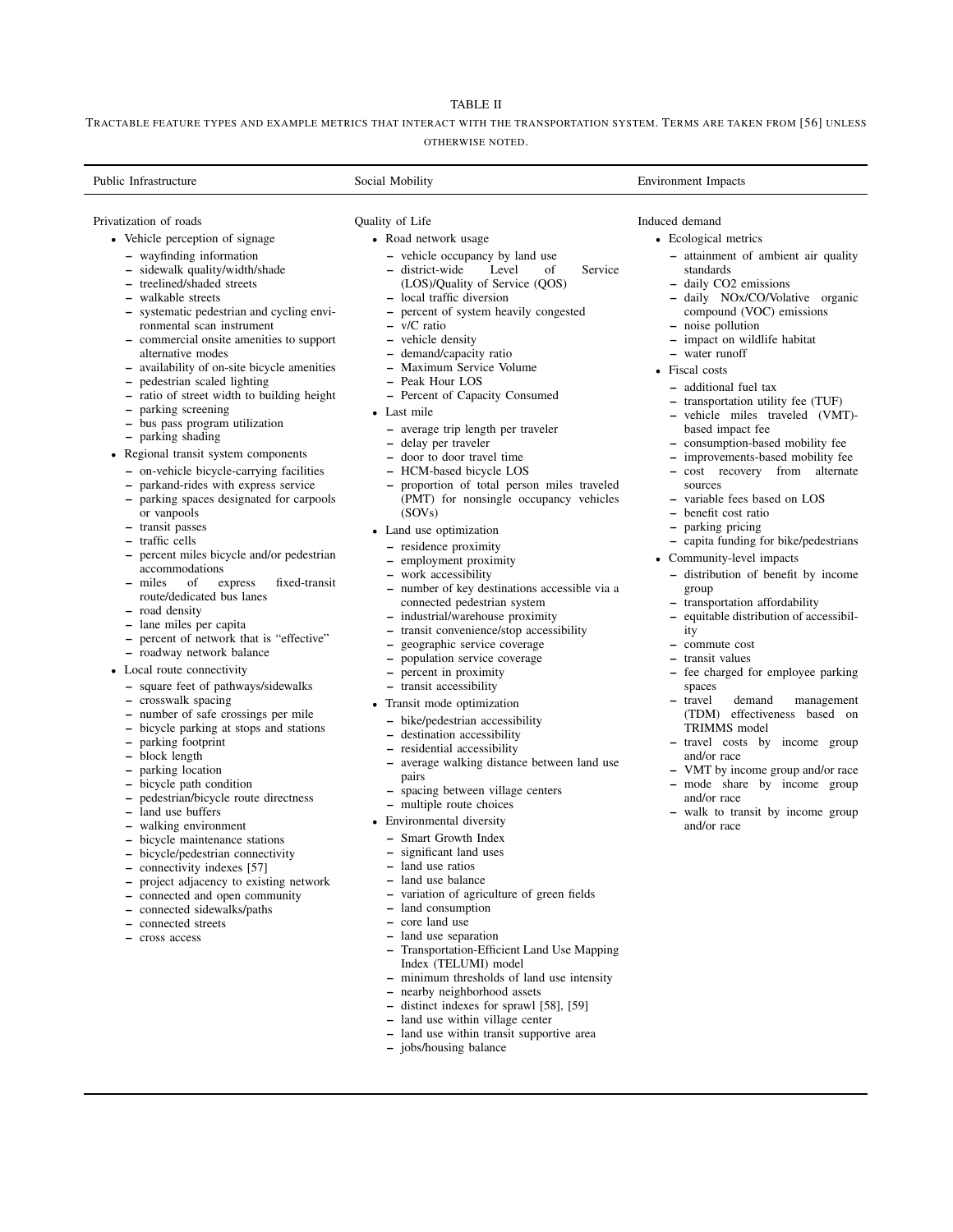- [11] S. Kaewunruen, J. M. Sussman, and A. Matsumoto, "Grand challenges in transportation and transit systems," *Frontiers in built environment*, vol. 2, p. 4, 2016.
- [12] J. Beaulac, E. Kristjansson, and S. Cummins, "Peer reviewed: A systematic review of food deserts, 1966-2007," *Preventing chronic disease*, vol. 6, no. 3, 2009.
- [13] P. D. Norton, *Fighting traffic: the dawn of the motor age in the American city*. Mit Press, 2011.
- [14] B. O'Donnell, E. Corey, and M. Podowski, "2017 drive clean seattle implementation strategy," 2017.
- [15] Q. Shen, "Location characteristics of inner-city neighborhoods and employment accessibility of low-wage workers," *Environment and planning B: Planning and Design*, vol. 25, no. 3, pp. 345–365, 1998.
- [16] W. D. Montgomery, R. Mudge, E. L. Groshen, S. Helper, J. P. MacDuffie, and C. Carson, "America's workforce and the self-driving future: Realizing productivity gains and spurring economic growth," 2018.
- [17] L. D. Knibbs, T. Cole-Hunter, and L. Morawska, "A review of commuter exposure to ultrafine particles and its health effects," *Atmospheric Environment*, vol. 45, no. 16, pp. 2611–2622, 2011.
- [18] B. Gatersleben and D. Uzzell, "Affective appraisals of the daily commute: Comparing perceptions of drivers, cyclists, walkers, and users of public transport," *Environment and behavior*, vol. 39, no. 3, pp. 416–431, 2007.
- [19] M. Ohnemus and A. Perl, "Shared autonomous vehicles: Catalyst of new mobility for the last mile?" *Built Environment*, vol. 42, no. 4, pp. 589–602, 2016.
- [20] S. Shaheen and N. Chan, "Mobility and the sharing economy: Potential to facilitate the first-and last-mile public transit connections," *Built Environment*, vol. 42, no. 4, pp. 573–588, 2016.
- [21] P. E. Theberge, "Development of mathematical models to assess highway maintenance needs and establish rehabilitation threshold levels," *Transportation Research Record*, vol. 1109, pp. 27–35, 1987.
- [22] M. Snaith and J. Burrow, "Priority assessment," *Transportation Research Record*, vol. 951, pp. 87–95, 1984.
- [23] R. E. Asbahan, J. K. McCracken, and J. M. Vandenbossche, "Evaluating the cracking predicted by the mepdg using results from the sr 22 smart pavement study," 2008.
- [24] L. Head, S. Shladover, and A. Wilkey, "Multi-modal intelligent traffic signal system," *University of Arizona*, pp. 32–36, 2012.
- [25] G. Fisher, K. Rolfe, T. Kjellstrom, A. Woodward, S. Hales, A. Sturman, S. Kingham, J. Petersen, R. Shrestha, and D. King, "Health effects due to motor vehicle air pollution in new zealand," *Wellington: Ministry of Transport*, 2002.
- [26] M. Krzyzanowski, B. Kuna-Dibbert, and J. Schneider, *Health effects of transport-related air pollution*. WHO Regional Office Europe, 2005.
- [27] F. Lipfert, R. Wyzga, J. Baty, and J. Miller, "Traffic density as a surrogate measure of environmental exposures in studies of air pollution health effects: long-term mortality in a cohort of us veterans," *Atmospheric Environment*, vol. 40, no. 1, pp. 154–169, 2006.
- [28] K. Zhang and S. Batterman, "Air pollution and health risks due to vehicle traffic," *Science of the total Environment*, vol. 450, pp. 307– 316, 2013.
- [29] S. E. West, "Distributional effects of alternative vehicle pollution control policies," *Journal of public Economics*, vol. 88, no. 3-4, pp. 735–757, 2004.
- [30] D. B. Lee Jr, L. A. Klein, and G. Camus, "Induced traffic and induced demand," *Transportation Research Record*, vol. 1659, no. 1, pp. 68– 75, 1999.
- [31] Z. Wadud, D. MacKenzie, and P. Leiby, "Help or hindrance? the travel, energy and carbon impacts of highly automated vehicles," *Transportation Research Part A: Policy and Practice*, vol. 86, pp. 1– 18, 2016.
- [32] S. Sgouridis, P. A. Bonnefoy, and R. J. Hansman, "Air transportation in a carbon constrained world: Long-term dynamics of policies and strategies for mitigating the carbon footprint of commercial aviation," *Transportation Research Part A: Policy and Practice*, vol. 45, no. 10, pp. 1077–1091, 2011.
- [33] R. B. Noland and M. A. Quddus, "Flow improvements and vehicle emissions: effects of trip generation and emission control technology,' *Transportation Research Part D: Transport and Environment*, vol. 11, no. 1, pp. 1–14, 2006.
- [34] K. Hymel, "If you build it, they will drive: Measuring induced demand

for vehicle travel in urban areas," *Transport policy*, vol. 76, pp. 57–66, 2019.

- [35] G. Omstedt, B. Bringfelt, and C. Johansson, "A model for vehicleinduced non-tailpipe emissions of particles along swedish roads," *Atmospheric Environment*, vol. 39, no. 33, pp. 6088–6097, 2005.
- [36] H. Campello-Vicente, R. Peral-Orts, N. Campillo-Davo, and E. Velasco-Sanchez, "The effect of electric vehicles on urban noise maps," *Applied Acoustics*, vol. 116, pp. 59–64, 2017.
- [37] I. L. Al-Qadi, R. Yang, S. Kang, H. Ozer, E. Ferrebee, J. R. Roesler, A. Salinas, J. Meijer, W. R. Vavrik, and S. L. Gillen, "Scenarios developed for improved sustainability of illinois tollway: Life-cycle assessment approach," *Transportation Research Record*, vol. 2523, no. 1, pp. 11–18, 2015.
- [38] J. S. Apte, K. P. Messier, S. Gani, M. Brauer, T. W. Kirchstetter, M. M. Lunden, J. D. Marshall, C. J. Portier, R. C. Vermeulen, and S. P. Hamburg, "High-resolution air pollution mapping with google street view cars: exploiting big data," *Environmental science & technology*, vol. 51, no. 12, pp. 6999–7008, 2017.
- [39] J. J. Caubel, T. E. Cados, C. V. Preble, and T. W. Kirchstetter, "A distributed network of 100 black carbon sensors for 100 days of air quality monitoring in west oakland, california," *Environmental science & technology*, vol. 53, no. 13, pp. 7564–7573, 2019.
- [40] K. P. Messier, S. E. Chambliss, S. Gani, R. Alvarez, M. Brauer, J. J. Choi, S. P. Hamburg, J. Kerckhoffs, B. LaFranchi, M. M. Lunden *et al.*, "Mapping air pollution with google street view cars: Efficient approaches with mobile monitoring and land use regression," *Environmental science & technology*, vol. 52, no. 21, pp. 12 563– 12 572, 2018.
- [41] F. Calvão, C. E. A. Mcdonald, and M. Bolay, "Cobalt mining and the corporate outsourcing of responsibility in the democratic republic of congo," *The Extractive Industries and Society*, vol. 8, no. 4, p. 100884, 2021.
- [42] B. K. Sovacool, "When subterranean slavery supports sustainability transitions? power, patriarchy, and child labor in artisanal congolese cobalt mining," *The Extractive Industries and Society*, vol. 8, no. 1, pp. 271–293, 2021.
- [43] A. Kelly, "Apple and google named in us lawsuit over congolese child cobalt mining deaths," *The Guardian*, vol. 16, 2019.
- [44] G. A. Campbell, "The cobalt market revisited," *Mineral Economics*, vol. 33, no. 1, pp. 21–28, 2020.
- [45] H.-H. Ryu, H. H. Sun, S.-T. Myung, C. S. Yoon, and Y.-K. Sun, "Reducing cobalt from lithium-ion batteries for the electric vehicle era," *Energy & Environmental Science*, vol. 14, no. 2, pp. 844–852, 2021.
- [46] A. Callaway, "Powering down corruption," *The Enough Project*, pp. 1–28, 2018.
- [47] T. C. Frankel, M. R. Chavez, and J. Ribas, "The cobalt pipeline. tracing the path from deadly hand-dug mines in congo to consumers' phones and laptops," *The Washington Post*, vol. 30, 2016.
- [48] B. White, "Globalization and the child labor problem," *Journal of International Development: The Journal of the Development Studies Association*, vol. 8, no. 6, pp. 829–839, 1996.
- [49] D. Part, "Highway safety manual," 2010.
- [50] M. Banihashemi, "Highway safety manual, new model parameters vs. calibration of crash prediction models," in *Moving Toward Zero. 2011 ITE Technical Conference and ExhibitInstitute of Transportation Engineers (ITE)*, 2011.
- [51] H. C. Manual, "Highway capacity manual," *Washington, DC*, vol. 2, p. 1, 2000.
- [52] A. Flannery, A. Anderson, and A. Martin, "Highway capacity manual and highway capacity software 2000 and advanced transportation modeling tools: Focus group findings," *Transportation research record*, vol. 1883, no. 1, pp. 176–184, 2004.
- [53] M. Azmat, S. Kummer, L. Moura Trigueiro, F. Gennaro Di, and R. Moser, "Impact of innovative technologies on highway operators: Tolling organizations' perspective," 2018.
- [54] C. Queiroz, N. Vajdic, and G. Mladenovic, "Public–private partnerships in roads and government support: trends in transition and developing economies," *Transportation Planning and Technology*, vol. 36, no. 3, pp. 231–243, 2013.
- [55] R. Poole, "The impact of HOV and HOT lanes on congestion in the united states," 2020.
- [56] L. Elefteriadou *et al.*, "Expanded transportation performance measures to supplement level of service (los) for growth management and transportation impact analysis," 2012.